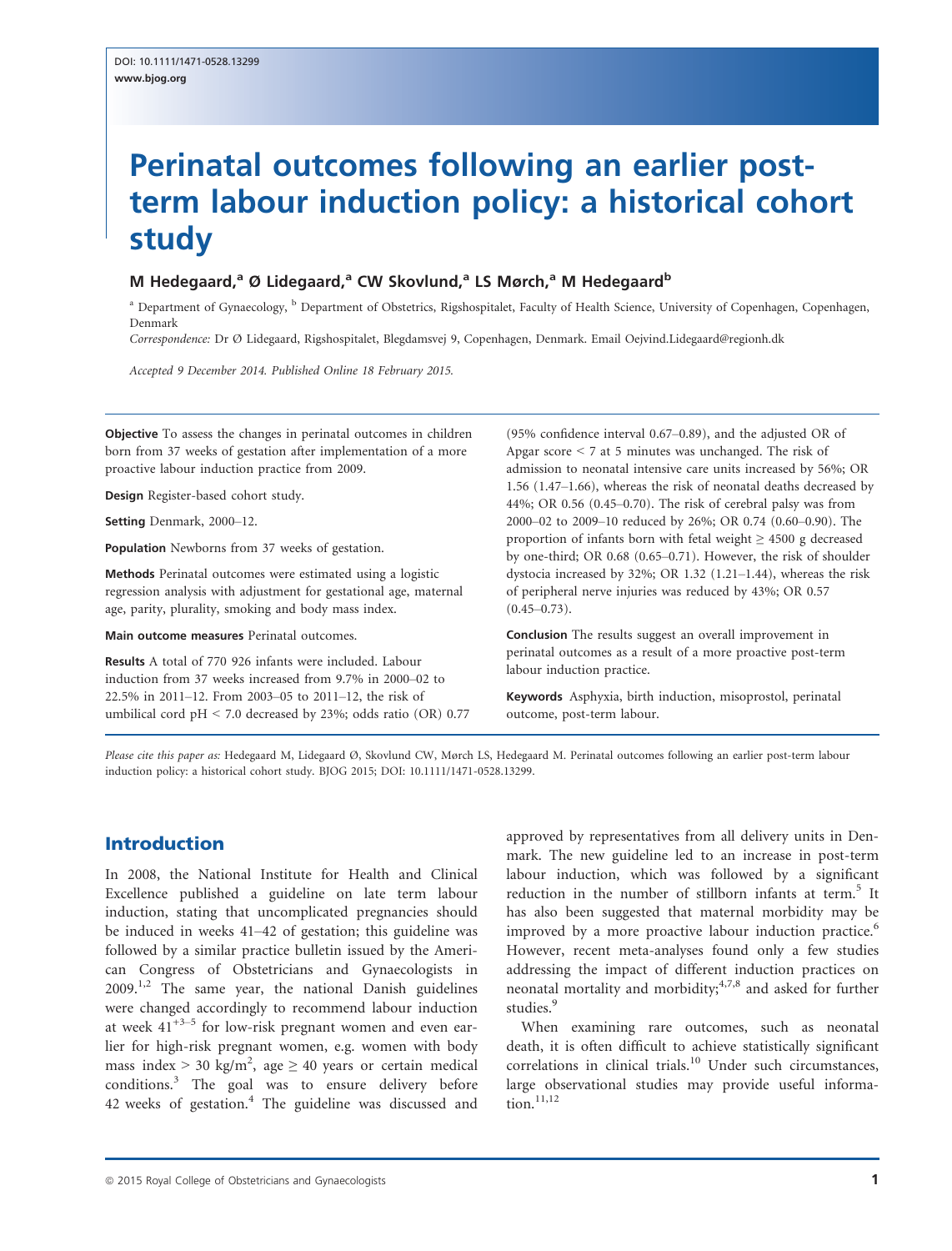This study aimed to investigate the national changes in different perinatal outcomes over a period, during which a more proactive labour induction guideline was implemented.

# **Methods**

### Design and setting

This historical cohort study included all newborns in Denmark delivered from 1 January 2000 to 31 December 2012. To reduce the random year-to-year variation, the 13-year study period was subdivided into five intervals of 3, 3, 3, 2 and 2 years.

Data were retrieved in October 2013 from the Danish National Health Register and the Medical Birth Register, which contains information on all deliveries in Denmark since  $1973$ <sup>13</sup> Approval was obtained from the Danish Data Protection Agency (J.no: 2013-41-2063) and the National Board of Health (J.no. FSEID 00000579). According to the Danish Research Ethics Committee Law (§ 10), ethical approval is not required for register-based studies.

# **Participants**

All infants born from 37 weeks of gestation were included. Despite focusing on post-term labour induction, the limit for inclusion was set at >37 weeks of gestation to avoid exclusion of the outcomes of high-risk pregnancies, which are often induced before 40 weeks. Gestational age was generally calculated based on first-trimester ultrasound examinations. For the few women who did not attend this routine offer to all pregnant women in Denmark, the date of their last menstrual period was used.

Based on diagnostic and surgical codes, the study population was subdivided according to the intentional mode of delivery: (i) an induction of labour cohort, (ii) a planned spontaneous vaginal delivery cohort, and (iii) an elective caesarean section cohort. The specific codes identifying the cohorts are listed in the supplementary appendix (Table S1).

# **Outcomes**

Eight outcomes were defined based on different criteria or clusters of diagnosis codes from the International Classification of Diseases, 10th revision (ICD 10). The outcomes were categorised into three groups (Table S2): asphyxia indicators (umbilical cord  $pH < 7.0$  and Apgar score  $< 7$ at 5 minutes), potential manifestations of asphyxia (admission to neonatal intensive care units within 28 days after birth, neonatal death and cerebral palsy), and prevention of macrosomia (fetal weight  $\geq$  4500 g, shoulder dystocia and peripheral nerve injury). A neonate could potentially have more than one outcome.

Before 2003, umbilical cord pH was not routinely recorded in the register. In this study we intended to use arterial pH, but in the few cases where this information was not available, either venous or unspecified pH was used. All pH values not in the range of 6.6–7.9 were considered invalid, and were consequently excluded from the analysis.

There is often a long latency from birth until cerebral palsy is potentially diagnosed. Therefore, diagnoses recorded up to 3 years after birth were included. Hence the years 2011 and 2012 were excluded from the analysis of this specific outcome because of the lack of sufficient follow-up time.

In accordance with the World Health Organization, neonatal death was defined as death within 28 days after  $birth.<sup>14</sup>$ 

Shoulder dystocia and nerve injury were only assessed in vaginal deliveries.

# Potential confounders

To describe the influence of potential confounders, we gathered information on maternal age, parity, plurality, smoking and body mass index. The definitions are presented in the supporting information (Table S3).

# Statistical analysis

To estimate the crude and adjusted odds ratio (OR), logistic regression analyses were performed with the period 2000–02 as the reference period. Adjustments were made for maternal age, parity, plurality, gestational age and smoking. Because body mass index was not registered until 2004, we assessed the influence of body mass index in a sub-analysis restricted to the period 2004–12. Because the results changed by <5% with adjustment for body mass index, this variable was not included in the main analyses. To assess the influence of risk-factors such as intrauterine growth restriction and pre-eclampsia, a sensitivity analysis of the factors combined was performed. Finally sensitivity analysis for only singleton pregnancies was performed. Incidence rates in the total population and within the three delivery cohorts were calculated. A chi-square test was used to analyse differences in incidence rates, with a P-value of <0.05 considered significant.

# **Results**

During the 13-year study period, a total of 832 935 children were born in Denmark. Among those were 770 926 children (92.6%) born after 37 weeks of gestation, constituting the study group. Of these, 104 107 (13.5%) children were born after labour induction, 602 219 (78.1%) were born after planned vaginal delivery, and 64 600 (8.4%) were born after elective caesarean section.

Medical induction of labour from 37 weeks of gestation increased from 9.1% in 2000 to 26.0% in 2012 ( $P < 0.001$ )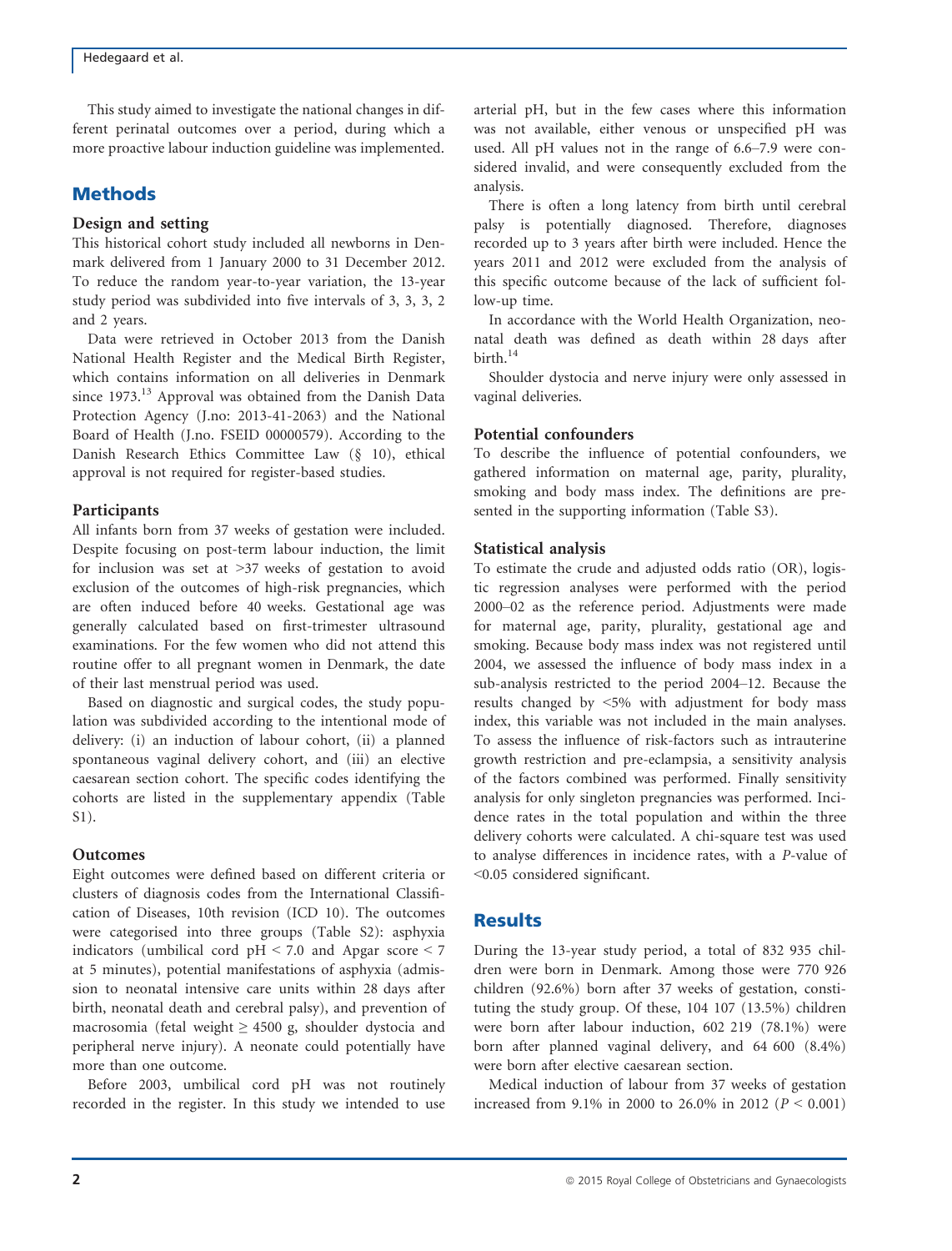(Figure 1). A steep increase was observed, especially after 2009. Correspondingly, the percentage of pregnancies that continued beyond 42 gestational weeks decreased from 8.0% in 2000 to 1.5% in 2012 ( $P < 0.001$ ) (Figure 1).

Apart from a major decrease in the proportion of children born from 42 weeks of gestation, and a corresponding increase in children born between 41 and 42 weeks of gestation, no obvious alterations in length of gestation at delivery were observed (Figure 2).

The percentage of women with planned spontaneous vaginal delivery decreased from 84.5% in 2000–02 to 67.7% in 2011–12 ( $P < 0.001$ ), whereas the elective caesarean section rate increased from 5.9 to 9.8% ( $P < 0.001$ ) (Table 1).

Among women in spontaneous labour, the percentage of women undergoing emergency caesarean sections was stable (2000–02: 9%, 2003–05: 10%, 2006–08: 10%, 2009–10: 10%, 2011–12: 10%). In contrast, the percentage of women whose infants were delivered by emergency caesarean section after labour induction decreased during the most recent years, where the use of induction was highest (2000– 02: 19%, 2003–05: 21%, 2006–08: 20%, 2009–10: 20%, 2011–12: 16%).

#### Asphyxia indicators

The adjusted relative risk of umbilical cord pH < 7.0 decreased by 23%; OR 0.77 (95% confidence interval 0.67– 0.89) when comparing 2011–12 with 2003–04 (Table 1). Low pH decreased significantly in all three cohorts and was  $4.9\%$  in both the induced and the planned spontaneous vaginal delivery cohorts in 2011–12 (Table 2).

Except for the changes in the crude incidence rate of Apgar scores  $\leq 7$  at 5 minutes  $(\leq 7/5)$  within the total



Figure 2. Percentage distribution of deliveries according to gestational age by time-period in Denmark from 2000 to 2012.

population, all other results indicated that the rate of Apgar scores < 7/5 was stable over time and across all study groups (Tables 1 and 2; Figure S1).

#### Potential manifestations of asphyxia

Throughout the study period, the adjusted risk of admission to a neonatal intensive care unit increased by 56%; OR 1.56 (1.47–1.66) (Table 1). The admission rates were stable in the induced delivery cohort, whereas the rates increased significantly after planned vaginal delivery and elective caesarean section (Table 2).

The adjusted relative risk of neonatal death was almost halved; OR 0.56 (0.45–0.70) (Table 1). Although significant decreases were observed in all three cohorts, the steepest decrease from 2.7% in 2000–02 to 1.0% in 2011–12 was observed among children born after elective caesarean section ( $P < 0.001$ ) (Table 2).



Figure 1. Percentages of deliveries induced after 37 weeks of gestation and of children born after 42 weeks of gestation in Denmark from 2000 to 2012.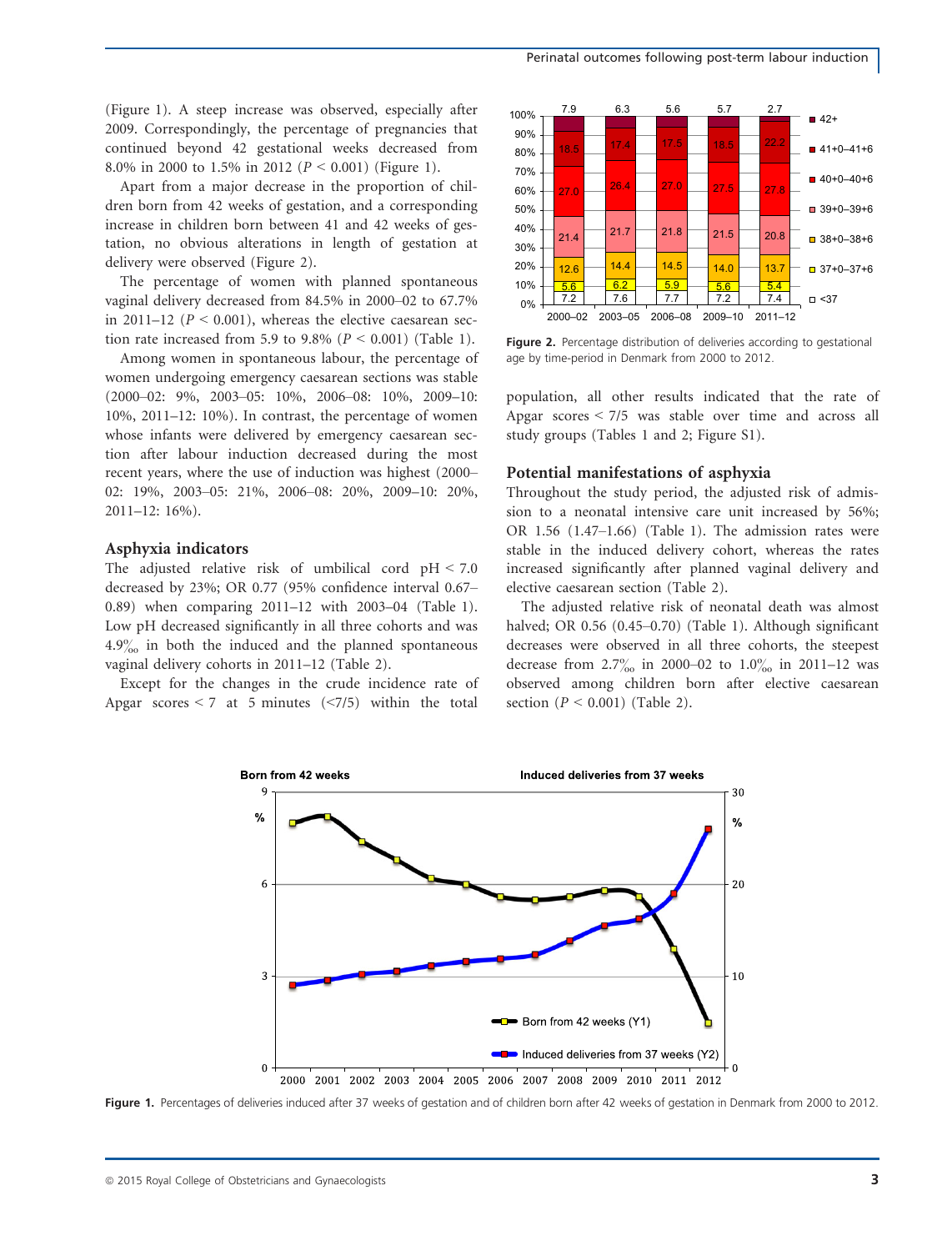|  | Table 1. Developments in hazard ratios for adverse perinatal outcomes in children born from 37 weeks' gestation in Denmark from 2000 to 2012 |  |
|--|----------------------------------------------------------------------------------------------------------------------------------------------|--|
|--|----------------------------------------------------------------------------------------------------------------------------------------------|--|

| <b>Outcome</b>                             | 2000-02   | 2003-05       | 2006-08       | 2009-10       | $2011 - 12$   |  |
|--------------------------------------------|-----------|---------------|---------------|---------------|---------------|--|
| Distribution of deliveries (%)             |           |               |               |               |               |  |
| Induced delivery                           | 9.7       | 11.1          | 12.8          | 15.9          | 22.5          |  |
| Planned vaginal                            | 84.5      | 80.6          | 77.8          | 74.5          | 67.7          |  |
| Elective caesarean                         | 5.9       | 8.2           | 9.4           | 9.6           | 9.8           |  |
| Umbilical cord $pH < 7.0$                  |           |               |               |               |               |  |
| Hazard ratio, crude                        |           | 1.00          | 0.88          | $0.71*$       | $0.76*$       |  |
| Hazard ratio, adjusted                     |           | 1.00          | 0.89          | $0.72*$       | $0.77*$       |  |
| Confidence intervals, adjusted             |           | Reference     | $0.77 - 1.02$ | $0.62 - 0.84$ | $0.67 - 0.89$ |  |
| Apgar score < 7/5 minutes                  |           |               |               |               |               |  |
| Hazard ratio, crude                        | 1.00      | 0.97          | 0.95          | 0.95          | 1.09          |  |
| Hazard ratio, adjusted                     | 1.00      | 0.97          | 0.93          | 0.93          | 1.07          |  |
| Confidence intervals, adjusted             | Reference | $0.89 - 1.05$ | $0.86 - 1.02$ | $0.84 - 1.02$ | $0.97 - 1.18$ |  |
| Admission to neonatal intensive care units |           |               |               |               |               |  |
| Hazard ratio, crude                        | 1.00      | $1.10*$       | $1.12*$       | $1.47*$       | $1.60*$       |  |
| Hazard ratio, adjusted                     | 1.00      | 1.08*         | $1.11*$       | $1.45*$       | $1.56*$       |  |
| Confidence intervals, adjusted             | Reference | $1.02 - 1.14$ | $1.04 - 1.17$ | $1.37 - 1.54$ | $1.47 - 1.66$ |  |
| <b>Neonatal death</b>                      |           |               |               |               |               |  |
| Hazard ratio, crude                        | 1.00      | $0.81*$       | $0.71*$       | $0.52*$       | $0.54*$       |  |
| Hazard ratio, adjusted                     | 1.00      | $0.82*$       | $0.69*$       | $0.52*$       | $0.56*$       |  |
| Confidence intervals, adjusted             | Reference | $0.70 - 0.96$ | $0.59 - 0.82$ | $0.42 - 0.64$ | $0.45 - 0.70$ |  |
| Cerebral palsy                             |           |               |               |               |               |  |
| Hazard ratio, crude                        | 1.00      | $0.81*$       | $0.79*$       | $0.74*$       |               |  |
| Hazard ratio, adjusted                     | 1.00      | $0.81*$       | $0.79*$       | $0.74*$       |               |  |
| Confidence intervals, adjusted             | Reference | $0.68 - 0.95$ | $0.66 - 0.93$ | $0.60 - 0.90$ |               |  |
| Birthweight $\geq$ 4500 g                  |           |               |               |               |               |  |
| Hazard ratio, crude                        | 1.00      | $0.95*$       | $0.81*$       | $0.75*$       | $0.65*$       |  |
| Hazard ratio, adjusted                     | 1.00      | 0.99          | $0.85*$       | $0.76*$       | $0.68*$       |  |
| Confidence intervals, adjusted             | Reference | $0.96 - 1.03$ | $0.82 - 0.88$ | $0.73 - 0.80$ | $0.65 - 0.71$ |  |
| Shoulder dystocia                          |           |               |               |               |               |  |
| Hazard ratio, crude                        | 1.00      | 0.97          | $1.13*$       | $1.34*$       | $1.30*$       |  |
| Hazard ratio, adjusted                     | 1.00      | 0.99          | $1.15*$       | $1.36*$       | $1.32*$       |  |
| Confidence intervals, adjusted             | Reference | $0.91 - 1.07$ | $1.07 - 1.25$ | $1.25 - 1.48$ | $1.21 - 1.44$ |  |
| Nerve injury                               |           |               |               |               |               |  |
| Hazard ratio, crude                        | 1.00      | $0.77*$       | $0.73*$       | 0.83          | $0.59*$       |  |
| Hazard ratio, adjusted                     | 1.00      | $0.77*$       | $0.71*$       | $0.80*$       | $0.57*$       |  |
| Confidence intervals, adjusted             | Reference | $0.64 - 0.93$ | $0.58 - 0.86$ | $0.65 - 0.99$ | $0.45 - 0.73$ |  |

Ratios adjusted for maternal age, smoking, parity and plurality.

\*Significant results.

The adjusted relative risk of cerebral palsy decreased by 26% from 2000–02 to 2009–10; OR 0.74 (0.60–0-90) (Table 1). However, this decrease was only significant in the planned vaginal delivery cohort ( $P = 0.003$ ) (Table 2).

#### Prevention of macrosomia

Throughout the study period, the adjusted risk of birthweight  $\geq$  4500 g decreased by one-third; OR 0.68 (0.65– 0.71), from 4.2% in 2000–02 to 2.8% in 2011–12  $(P < 0.001)$  (Tables 1 and 2; Figure S2).

Despite the presence of fewer children with macrosomia, the adjusted relative risk of shoulder dystocia increased by 32%; OR 1.32 (1.21–1.44) during the same period (Table 1). In contrast, the adjusted risk of peripheral nerve injury decreased by 43% overall; OR 0.57 (0.45–0.73), and the decrease was seen in both vaginal delivery cohorts; however, this was only significant in the planned vaginal delivery cohort  $(P = 0.003)$ (Table 2).

#### Changes in potential confounders

Mean maternal age increased linearly from 30.1 years in 2000–02 to 30.9 years in 2009–10 (Table 3) but has been stable since then. The prevalence of pregnant women  $>40$  years of age increased from 2.0% in 2000–02 to 3.5% in 2011–12 ( $P < 0.001$ ) (Table 3).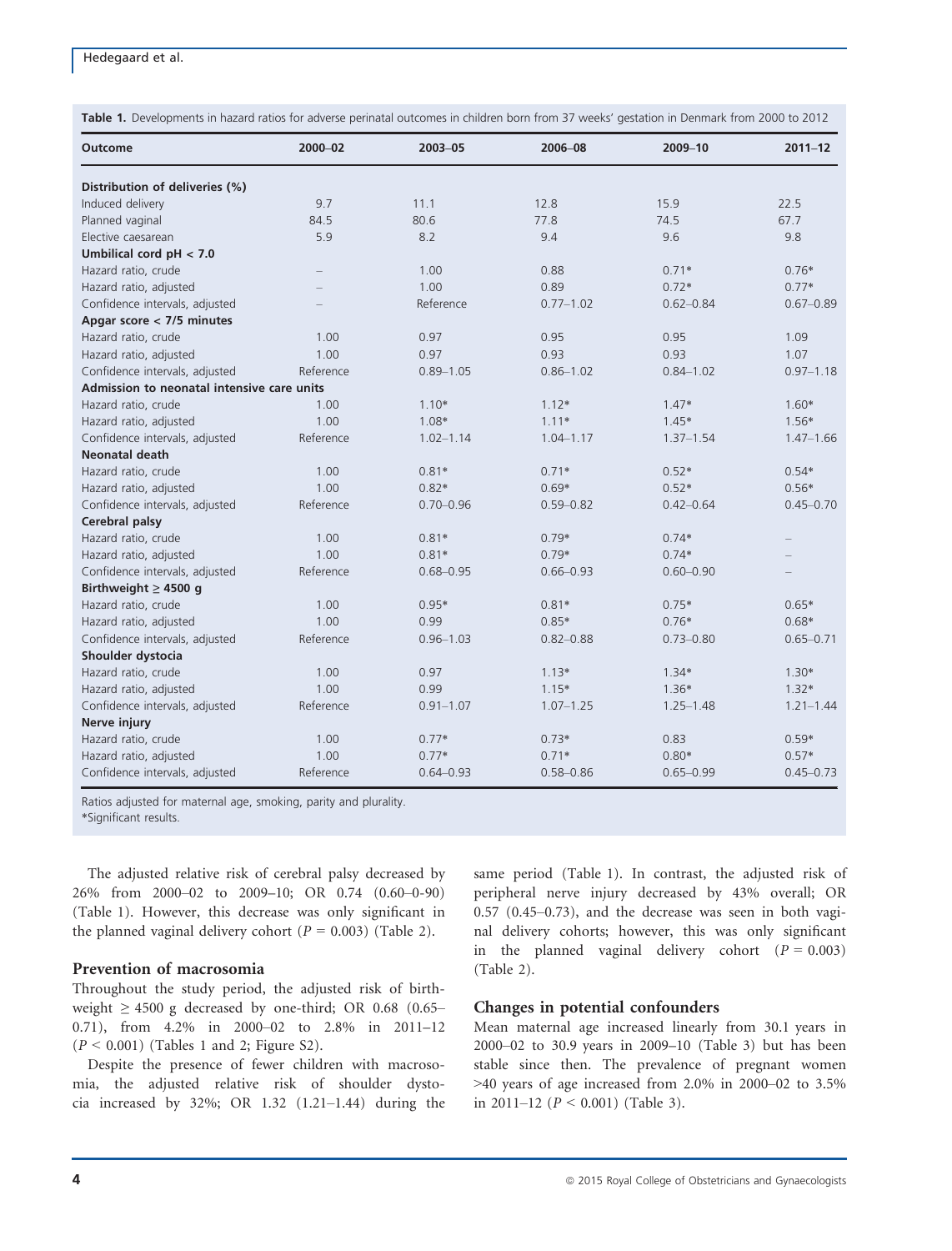Table 2. Incidence rates of morbidity indicators among children born after (i) induced delivery, (ii) planned spontaneous vaginal delivery, and (iii) elective Caesarean section from 37 weeks of gestation in Denmark from 2000 to 2012

|                                                | 2000-02 | 2003-05 | 2006-08 | 2009-10 | $2011 - 12$ | P-value | 2000-12 |
|------------------------------------------------|---------|---------|---------|---------|-------------|---------|---------|
| Umbilical cord $pH < 7.0$                      |         |         |         |         |             |         |         |
| Induced delivery                               |         | 8.0     | 7.9     | 5.7     | 4.9         | < 0.001 | 6.3     |
| Planned vaginal                                |         | 6.0     | 5.1     | 4.3     | 4.9         | 0.002   | 5.0     |
| Elective caesarean                             |         | 2.2     | 1.5     | 0.4     | 0.5         | 0.002   | 1.0     |
| Total                                          |         | 5.9     | 5.1     | 4.2     | 4.4         | < 0.001 | 4.8     |
| Apgar scores $<$ 7/5 minutes                   |         |         |         |         |             |         |         |
| Induced delivery                               | 9.7     | 7.9     | 9.3     | 8.5     | 8.2         | 0.259   | 8.7     |
| Planned vaginal                                | 5.7     | 5.8     | 5.4     | 5.5     | 6.3         | 0.153   | 5.7     |
| Elective caesarean                             | 4.7     | 3.4     | 2.9     | 3.0     | 4.5         | 0.051   | 3.6     |
| Total                                          | 6.0     | 5.8     | 5.7     | 5.7     | 6.5         | 0.037   | 5.9     |
| Admission to neonatal intensive care units (%) |         |         |         |         |             |         |         |
| Induced delivery                               | 2.5     | 2.6     | 2.5     | 2.7     | 2.6         | 0.738   | 2.6     |
| Planned vaginal                                | 1.1     | 1.2     | 1.2     | 1.6     | 1.7         | < 0.001 | 1.3     |
| Elective caesarean                             | 2.2     | 1.9     | 1.7     | 2.4     | 2.7         | < 0.001 | 2.1     |
| Total                                          | 1.3     | 1.4     | 1.4     | 1.9     | 2.0         | < 0.001 | 1.6     |
| <b>Neonatal death</b>                          |         |         |         |         |             |         |         |
| Induced delivery                               | 2.4     | 1.5     | 1.8     | 1.3     | 1.0         | 0.005   | 1.6     |
| Planned vaginal                                | 1.7     | 1.5     | 1.3     | 0.9     | 1.0         | < 0.001 | 1.4     |
| Elective caesarean                             | 2.7     | 1.8     | 0.7     | 0.5     | 1.0         | < 0.001 | 1.3     |
| Total                                          | 1.9     | 1.5     | 1.3     | 1.0     | 1.0         | < 0.001 | 1.4     |
| Cerebral palsy                                 |         |         |         |         |             |         |         |
| Induced delivery                               | 2.2     | 1.6     | 1.3     | 1.7     |             | 0.178   | 1.7     |
| Planned vaginal                                | 1.6     | 1.2     | 1.3     | 1.1     |             | 0.003   | 1.4     |
| Elective caesarean                             | 1.9     | 2.0     | 1.6     | 1.7     |             | 0.804   | 2.0     |
| Total                                          | 1.7     | 1.3     | 1.3     | 1.2     |             | 0.005   | 1.5     |
| Birth weight $\geq$ 4500 g (%)                 |         |         |         |         |             |         |         |
| Induced delivery                               | 6.2     | 5.6     | 4.6     | 4.2     | 3.7         | < 0.001 | 4.8     |
| Planned vaginal                                | 4.0     | 3.8     | 3.3     | 3.0     | 2.5         | < 0.001 | 3.5     |
| Elective caesarean                             | 3.7     | 3.7     | 2.9     | 3.1     | 2.6         | < 0.001 | 3.2     |
| Total                                          | 4.2     | 4.0     | 3.4     | 3.2     | 2.8         | < 0.001 | 3.6     |
| Shoulder dystocia                              |         |         |         |         |             |         |         |
| Induced delivery                               | 8.4     | 8.8     | 9.4     | 11.8    | 12.1        | < 0.001 | 10.2    |
| Planned vaginal                                | 7.1     | 6.9     | 8.3     | 9.7     | 9.0         | < 0.001 | 7.9     |
| Total                                          | 6.8     | 6.6     | 7.6     | 9.1     | 8.8         | < 0.001 | 7.6     |
| Nerve injury                                   |         |         |         |         |             |         |         |
| Induced delivery                               | 2.3     | 1.6     | 1.5     | 1.9     | 1.2         | 0.076   | 1.7     |
| Planned vaginal                                | 1.3     | 1.1     | 1.0     | 1.1     | 0.8         | 0.003   | 1.1     |
| Total                                          | 1.4     | 1.1     | 1.0     | 1.1     | 0.8         | < 0.001 | 1.1     |

Incidence rates are expressed per 1000 newborns unless otherwise specified.

Although statistically significant, the incidence rate of multiple pregnancies born after 37 weeks of gestation changed only minimally, ranging from 2.4 to 2.6% ( $P < 0.001$ ). The proportion of nulliparous women increased slightly from 43.0% in 2000–02 to 44.5% in 2011–12 ( $P < 0.001$ ) (Table 3).

The prevalence of smokers in the study population was almost halved from 21.1 to 11.6%  $(P < 0.001)$  (Table 3). However, logistic regression analyses with and without adjustments for smoking, maternal age and parity demon-

strated that these factors could not explain the reported improvements in perinatal outcomes (Table 1). Body mass index was relatively constant, with a mean of 24.3 kg/m<sup>2</sup> (Table 3). However, the prevalence of severe maternal obesity (body mass index  $> 35$  kg/m<sup>2</sup>) increased from 3.6% in 2003–05 to 4.4% in 2011–12 ( $P < 0.001$ ) (Table 3). Sensitivity analysis including adjustment for preeclampsia and intrauterine growth restriction did not change the trends significantly. Analyses restricted to singletons provided similar results as for all deliveries (results not shown).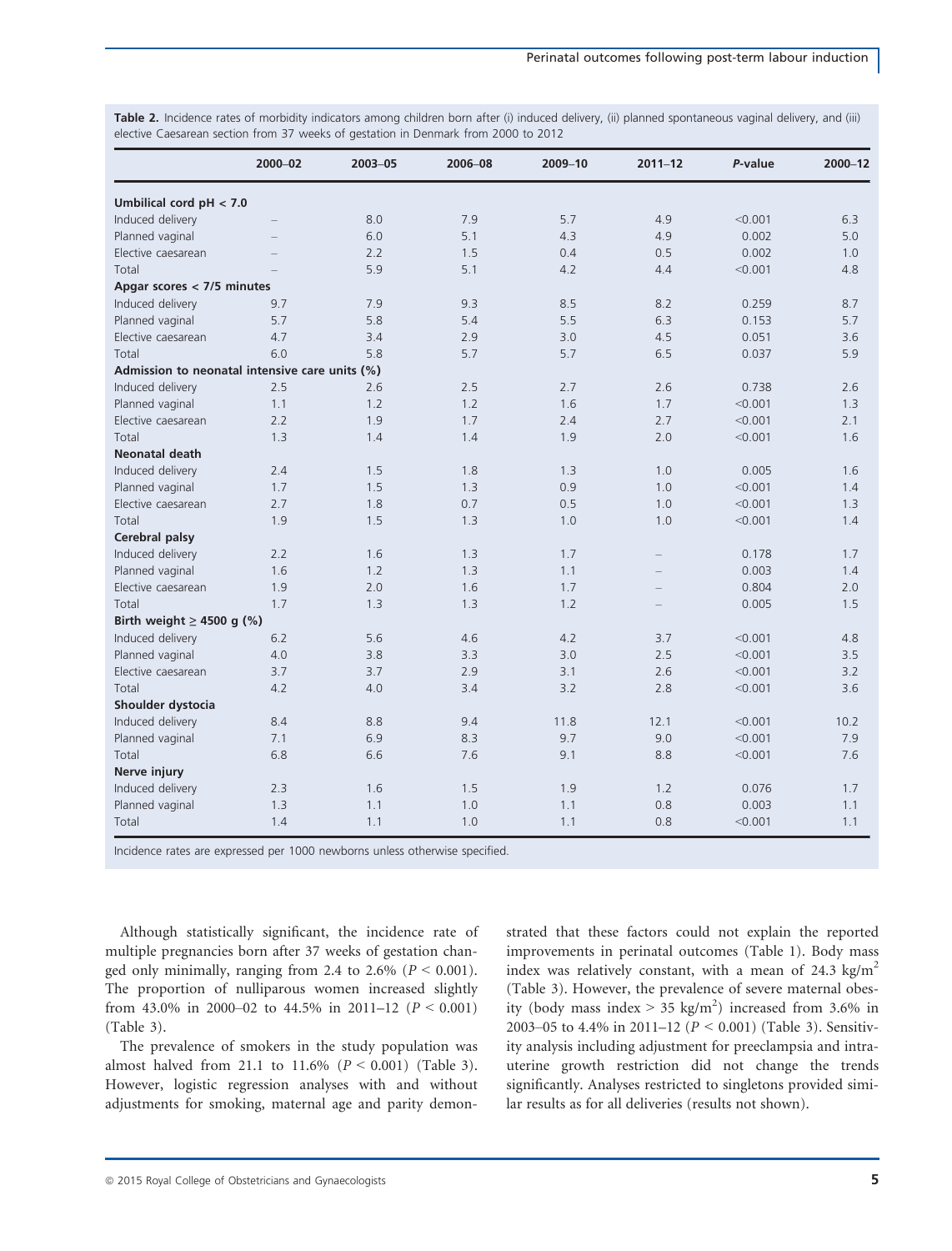|                                         | 2000-02 | 2003-05 | 2006-08 | 2009-10 | $2011 - 12$ | P-value | <b>Total</b> |
|-----------------------------------------|---------|---------|---------|---------|-------------|---------|--------------|
|                                         |         |         |         |         |             |         |              |
| Maternal age                            |         |         |         |         |             |         |              |
| Mean maternal age, years                | 30.1    | 30.6    | 30.8    | 30.9    | 30.9        |         | 30.7         |
| Maternal age $>$ 40 years (%)           | 2.0     | 2.4     | 3.0     | 3.2     | 3.5         | < 0.001 | 2.7          |
| Parity                                  |         |         |         |         |             |         |              |
| Nulliparas (%)                          | 43.0    | 42.9    | 43.0    | 43.8    | 44.5        | < 0.001 | 43.3         |
| Plurality                               |         |         |         |         |             |         |              |
| Multigravidas (%)                       | 2.4     | 2.6     | 2.6     | 2.6     | 2.5         | < 0.001 | 2.5          |
| <b>Smoker</b>                           |         |         |         |         |             |         |              |
| Smokers (%)                             | 21.1    | 17.5    | 14.5    | 12.9    | 11.6        | < 0.001 | 16.1         |
| <b>Body mass index</b>                  |         |         |         |         |             |         |              |
| Mean BMI                                |         | 24.1    | 24.2    | 24.4    | 24.4        |         | 24.3         |
| Maternal BMI > 35 kg/m <sup>2</sup> (%) |         | 3.6     | 4.1     | 4.4     | 4.4         | < 0.001 | 4.1          |

Table 3. Maternal age, parity, plurality, smoking and body mass index among women pregnant from 37 weeks of gestation in Denmark from 2000 to 2012

# **Discussion**

### Main findings

One-quarter of Danish women pregnant beyond 37 weeks of gestation now experience labour induction, and our recent study demonstrated a simultaneous halving of stillbirths.<sup>5</sup>

The present study demonstrates that the reduction in stillborn infants was followed by significant reductions in newborn asphyxia, neonatal mortality, newborn macrosomia and peripheral nerve injuries. The incidence rate of admission to neonatal intensive care units increased, but only in neonates born after planned vaginal delivery or elective caesarean section and not in neonates born after labour induction. Consistent with the decrease in asphyxia, the incidence rate of cerebral palsy decreased, although this was only statistically significant in the planned vaginal delivery cohort.

### Strengths and limitations

The unique personal identity number that every individual in the Nordic countries carries is the cornerstone of the Nordic medical register research.<sup>13</sup> We included a broad and unselected sample of individuals, to achieve a high external validity. The size of our study ensured rather precise estimates. Also the exposure information was collected before knowing outcomes, so avoiding recall bias. The limitations of register-based studies are their observational and historical design, which makes it difficult effectively to account for all potential confounders. Information about exposure is determined by the content of the registry, restricting the possibility to investigate new exposures. Moreover, data reporting improved for some variables during the study period.

# Interpretation

The reason for labour induction often involves some type of pregnancy complication and is not necessarily limited to post-term pregnancies. Second, with the proactive induction practice, the induced group has become gradually less burdened by pathological pregnancies, as more women are now induced with prolonged pregnancy as the only indication for labour induction. The size of the planned vaginal delivery group has consequently been reduced, and includes less overborne and fewer high-risk deliveries. If the decrease in adverse perinatal outcomes in the planned vaginal delivery group was associated with an increase in adverse outcomes in the induced delivery group, an earlier induction practice would be questionable. However, simultaneous reductions in adverse perinatal outcomes in both the labour induction group and in the planned spontaneous vaginal delivery group supports a more proactive induction practice.

The stable risk of Apgar scores  $\leq$  7 at 5 minutes corresponds well with the findings of earlier studies. $4,15,16$  A Cochrane review from 2012 also suggested no increase in newborn asphyxia with an earlier birth induction practice.<sup>8</sup> Although the decrease in asphyxia may have been reflected in fewer Apgar scores < 7 at 5 minutes, this outcome was also influenced by a range of other factors, such as drug use, trauma, congenital abnormalities and infections, problems that have not been resolved by an earlier labour induction policy.<sup>17</sup> Because umbilical cord pH is more objective than Apgar score assessment, $18$  cord pH is our preferred indicator of asphyxia in newborns.<sup>19</sup>

The increased risk of admission to neonatal intensive care units among children born after planned vaginal delivery is worrying. Due to a centralisation of Danish deliveries into larger hospital units, the accessibility to neonatal care has improved throughout our study period. In the first part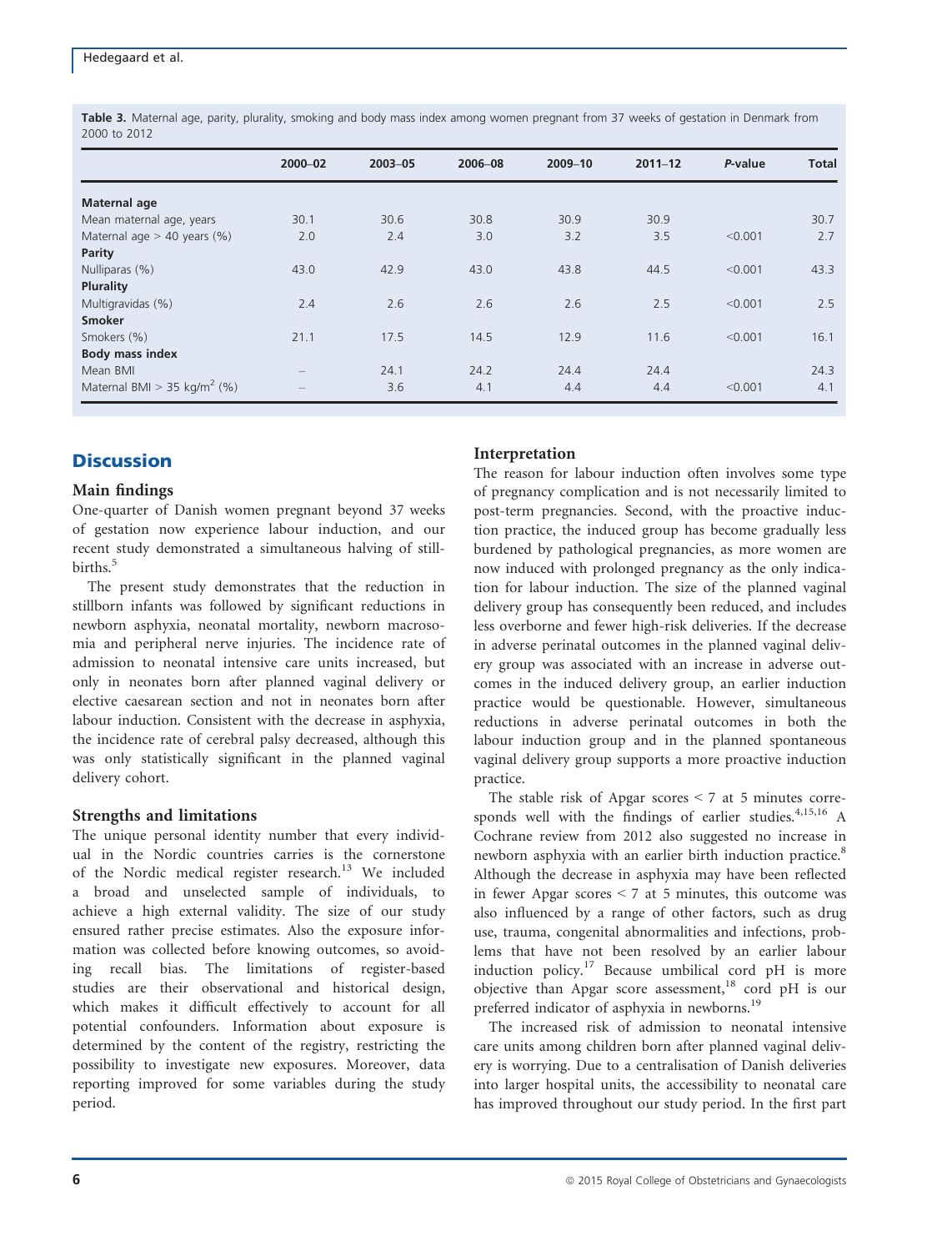of the study period, several smaller delivery units were placed in hospitals with no neonatal intensive care unit. At the end of the study period, only three small delivery units did not have immediate access to neonatal services. As a result, a lowered threshold for transfer may explain the increase in admission, as a similar increase was observed in the elective caesarean section group. Furthermore, the increase in referrals to neonatal units was associated with a substantial reduction in the risk of neonatal deaths. Earlier studies have encountered difficulties achieving sufficient statistical power to demonstrate differences between children born after labour induction and those born after expectant management,  $4,8$  but recent studies suggest that labour induction significantly reduces perinatal mortality, in agreement with our results.<sup>7,20</sup> Nevertheless, the reduction in neonatal deaths was undoubtedly also influenced by improved neonatal care throughout the study period.<sup>21,22</sup> In accordance with the positive development in neonatal deaths, the corresponding rate of infant death (death within the first year of life) showed a similar decrease in adjusted relative risk of 0.57 comparing 2011 to 2000–02 (data not shown).

The reduction in cerebral palsy corroborates with the decrease in asphyxia. Through the last decade, our capacity to more precisely diagnose neurological pathologies has improved, especially with the increased use of magnetic resonance imaging.<sup>23</sup> The treatment regimen has also improved, resulting in enhanced neuroprotection, such as moderate hypothermia in cases of severe asphyxia.<sup>24-27</sup>

The proportion of newborns with birthweight  $\geq$  4500 g has increased over the last decades in Denmark.<sup>28,29</sup> Proactive induction practice reversed this development. Although this improvement was not the primary aim of the induction guideline, it constitutes an additional positive side effect.

In theory, the reduction in vaginal deliveries of macrosomic children should reduce the risk of shoulder dystocia.30–<sup>33</sup> However, we detected increases in shoulder dystocia in both vaginal delivery cohorts. The incidence rate of shoulder dystocia of 0.8% in 2006–08 is still low compared with an American study, which reported an incidence rate of shoulder dystocia of  $1.6\%$  in 2006.<sup>34</sup> Hence, shoulder dystocia may previously have been underreported, an explanation that is further supported by the reduction in peripheral nerve injuries. Recently, many obstetric units in Denmark have focused on the management of shoulder dystocia, resulting in a more thorough diagnosis and training of medical staff. This increased attention could explain why more cases of shoulder dystocia are being diagnosed, even though fewer children suffer from nerve injuries.

Children born after labour induction demonstrated the highest incidence rates of the majority of the adverse outcomes. If this was a consequence of the intervention itself, one would expect more complications following the increased use of labour induction. However, most adverse outcomes actually decreased in frequency with the increased induction rate. This suggests that the higher incidence rates in the labour induction cohort are a consequence of selection, with high-risk pregnant women being induced more often than women awaiting spontaneous delivery.

The improved perinatal outcomes might also be influenced by other factors not related to labour induction. Awareness of the dangers related to smoking has grown,  $35$ explaining the significant reduction in pregnant smokers; this reduction contributed significantly to the decrease in stillbirths but only marginally to reductions in the perinatal outcomes described in this study.<sup>5</sup>

The increased maternal age, greater nulliparity and higher body mass index indicated that more women were at risk according to time in our study population, suggesting that the crude results reported have underestimated the positive effect of labour induction.<sup>36</sup> However, adjusting for these factors only changed the results minimally.

# Conclusion

On a national level, this study assessed the changes in different perinatal outcomes over a decade during which the management of post-term pregnancies changed considerably. The results suggest an overall improvement in perinatal outcomes in children born from 37 weeks of gestation. Although smoking, maternal age and parity changed significantly over the study period, adjusting for these factors did not change the estimates substantially.

Labour induction is a simple and inexpensive intervention, but demands a closer surveillance during delivery and an infrastructure supporting such changes. The generalisability of our findings should be cautiously scrutinised before implementing national initiatives elsewhere.

# Disclosure of interests

All authors have completed the Unified Competing Interest form at [www.icmje.org/coi\\_disclosure.pdf](http://www.icmje.org/coi_disclosure.pdf) (available on request from the corresponding author) and declare that ØL within the last 3 years received honoraria for speeches in pharmacoepidemiological issues. MH, MH, CWS and LSM did not declare any conflicts.

### Contribution to authorship

MH, MH and ØL planned the study. CWS and LSM retrieved data from The Danish National Health Register and The Medical Birth Register. LSM, CWS, MH, MH and ØL analysed the data. MH, MH and ØL wrote the manuscript. All authors revised the manuscript and accepted the final version. Morten Hedegaard is the guarantor.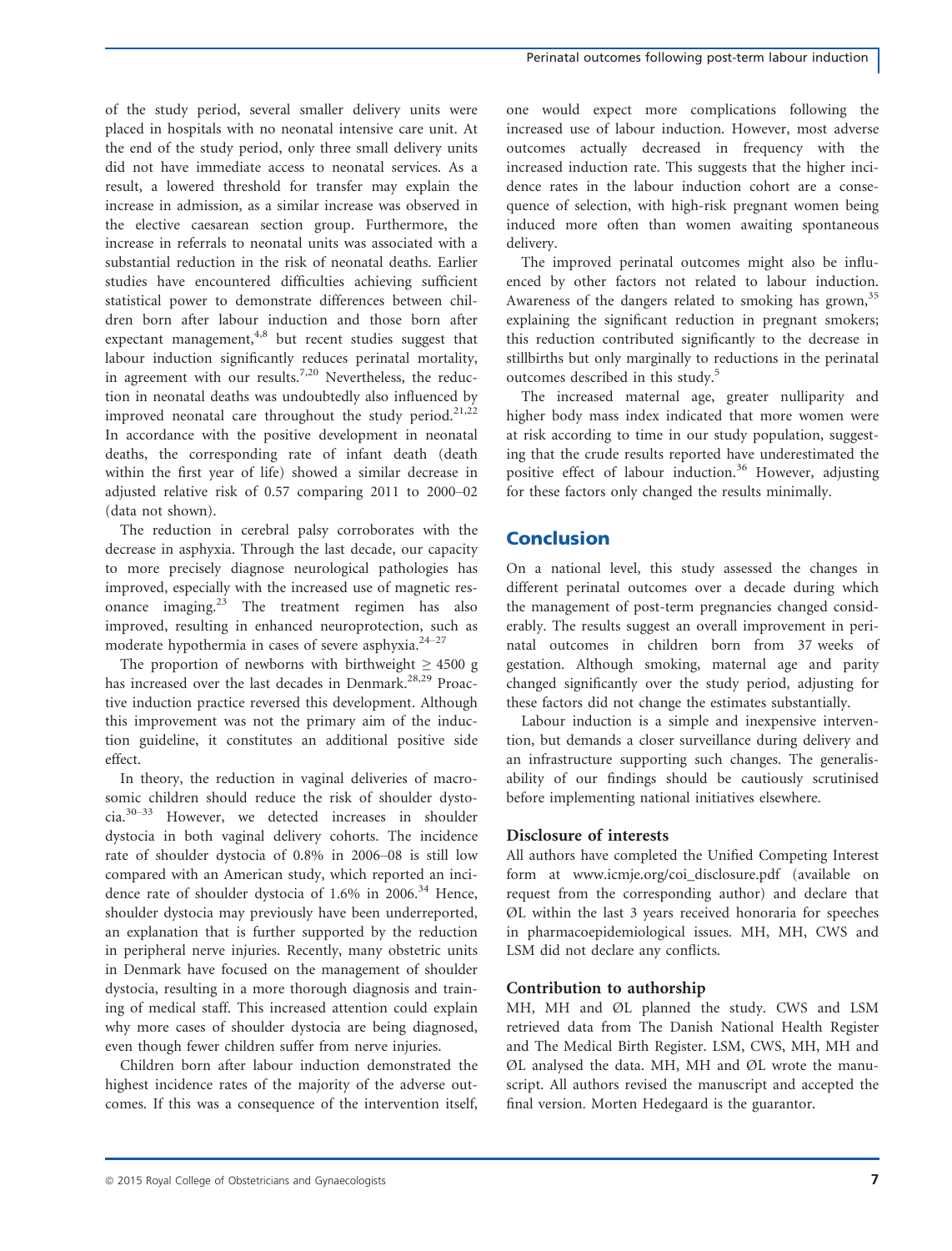#### Details of ethics approval

According to the Danish Research Ethics Committee Law (§ 10), ethical approval is not required for register-based studies.

### Funding

The study was supported by a scholar grant from Rigshospitalet. Other expenses were covered by Department of Gynaecology, Rigshospitalet, University of Copenhagen.

# Supporting Information

Additional Supporting Information may be found in the online version of this article:

Figure S1. Incidence rates of asphyxia indicators and their potential manifestations from 37 weeks of gestation in Denmark from 2000 to 2012.

Figure S2. Incidence rates of macrosomia from 37 weeks of gestation in Denmark from 2000 to 2012.

Table S1. Diagnosis codes defining groups of women who had a) induced delivery, b) planned spontaneous vaginal delivery, and c) elective caesarean section in Denmark from 2000 to 2012.

Table S2. Diagnosis codes and other criteria defining eight adverse perinatal outcomes.

Table S3. Criteria defining possible confounders.  $\blacksquare$ 

# References

- 1 American Congress of Obstetricians and Gynaecologists (ACOG). Clinical management guidelines for obstetrician-gynecologists: induction of labour. Practice bulletin (107). 2009 [[http://](http://amoripat.com/_assets/acog%e2%80%93practice_bulletin_107_2009.pdf) [amoripat.com/\\_assets/acog–practice\\_bulletin\\_107\\_2009.pdf](http://amoripat.com/_assets/acog%e2%80%93practice_bulletin_107_2009.pdf)]. Accessed 18 March 2014.
- 2 National Institute for Health and Care Excellence (NICE). Induction of labour. Secondary Induction of labour. 2001, updated 2008. [\[http://publications.nice.org.uk/induction-of-labour-cg70](http://publications.nice.org.uk/induction-of-labour-cg70)]. Accessed 18 March 2014.
- 3 Danish Society for Obstetricians and Gynaecologists (DSOG). Guideline on prolonged pregnancy. 2009 [\[http://gynobsguideline.dk/](http://gynobsguideline.dk/files/Graviditas%20prolongata2011_endelig.pdf) [files/Graviditas%20prolongata2011\\_endelig.pdf\]](http://gynobsguideline.dk/files/Graviditas%20prolongata2011_endelig.pdf). Accessed 25 January 2015.
- 4 Caughey AB, Sundaram V, Kaimal AJ, Cheng YW, Gienger A, Little SE, et al. Maternal and neonatal outcomes of elective induction of labor: Evidence report number 176. Prepared for Agency for Healthcare and Research Quality. 2009 [\[http://www.ahrq.gov/research/findings/](http://www.ahrq.gov/research/findings/evidence-based-reports/eil-evidence-report.pdf) [evidence-based-reports/eil-evidence-report.pdf\]](http://www.ahrq.gov/research/findings/evidence-based-reports/eil-evidence-report.pdf). Accessed 18 March, 2014.
- 5 Hedegaard M, Lidegaard OE, Skovlund CW, Mørch LS, Hedegaard M. Reduction in stillbirths at term after new birth induction paradigm. Results of a national intervention. BMJ open 2014;4: e005785.
- 6 Liu S, Joseph KS, Hutcheon JA, Bartholomew S, León JA, Walker M, et al. Gestational age-specific severe maternal morbidity associated with labour induction. Am J Obstet Gynecol 2013;209:e1-8.
- 7 Grunewald C, Hakansson S, Saltvedt S, Källén K. Significant effects on neonatal morbidity and mortality after regional change in management of post-term pregnancy. Acta Obstet Gynecol Scand 2011;90:26–32.
- 8 Gulmezoglu AM, Crowther CA, Middleton P, Heatley E, Induction of labour for improving birth outcomes for women at or beyond term. Cochrane Database Syst Rev 2012;(6):CD004945.
- 9 Caughey AB. Perinatal outcomes related to induction of labour: a call for randomized trials. Am J Obstet Gynecol 2013;209:168–9.
- 10 Wennerholm UB, Hagberg H, Brorsson B, Bergh C. Induction of labour versus expectant management for post-date pregnancy: is there sufficient evidence for a change in clinical practice? Acta Obstet Gynecol Scand 2009;88:6–17.
- 11 Blenstrup LT, Knudsen LB. Danish registers on aspects of reproduction. Scand J Public Health 2011;39:79–82.
- 12 Smith GC, Pell JP, Dobbie R. Birth order, gestational age, and risk of delivery related perinatal death in twins: retrospective cohort study. BMJ 2002;325:1004.
- 13 Langhoff-Roos J, Krebs L, Klungsoyr K, Bjarnadottir RI, Källén K, Tapper A. The Nordic medical birth registers—a potential goldmine for clinical research. Acta Obstet Gynecol Scand 2013;93:132–7.
- 14 WHO. Neonatal and perinatal mortality: country, regional and global estimates. 2006;2–6 [\[http://whqlibdoc.who.int/publications/2006/](http://whqlibdoc.who.int/publications/2006/9241563206_eng.pdf) [9241563206\\_eng.pdf\]](http://whqlibdoc.who.int/publications/2006/9241563206_eng.pdf). Accessed 18 March 2014.
- 15 Nielsen PE, Howard BC, Hill CC, Larson PL, Holland RHB, Smith PN. Comparison of elective induction of labour with favorable bishop scores versus expectant management: a randomized clinical trial. J Matern Fetal Neonatal Med 2005;18:59–64.
- 16 Heimstad R, Skogvoll E, Mattsson LA, Johansen OJ, Eik-Nes SH, Salvesen KA. Induction of labour or serial antenatal fetal monitoring in postterm pregnancy: a randomized controlled trial. Obstet Gynecol 2007;109:609–17.
- 17 Li F, Wu T, Lei X, Zhang H, Mao M, Zhang J. The Apgar score and infant mortality. PLoS ONE 2013;8:e69072.
- 18 Bharti B, Bharti S. A review of the Apgar score indicated that contextualization was required within the contemporary perinatal and neonatal care framework in different settings. J Clin Epidemiol 2005;58:121–9.
- 19 Casey BM, McIntire DD, Leveno KJ. The continuing value of the Apgar score for the assessment of newborn infants. N Engl J Med 2001;344:467–71.
- 20 Stock SJ, Ferguson E, Duffy A, Ford I, Chalmers J, Norman JE. Outcomes of elective induction of labour compared with expectant management: population based study. BMJ 2012;344:e2838.
- 21 Singh BS, Clark RH, Powers RJ, Spitzer AR. Meconium aspiration syndrome remains a significant problem in the NICU: outcomes and treatment patterns in term neonates admitted for intensive care during a ten-year period. J Perinatol 2009;29:497–503.
- 22 Amin HJ, Aziz K, Halamek LP, Beran TN. Simulation-based learning combined with debriefing: trainers satisfaction with a new approach to training the trainers to teach neonatal resuscitation. BMC Res Notes 2013;6:251.
- 23 Ostergaard JR, Christensen T, Schoitz PO. Magnetic resonance imaging in neuropediatrics. Ugeskr Laeger 2005;167:382–5.
- 24 Johnston MV, Fatemi A, Wilson MA, Northington F. Treatment advances in neonatal neuroprotection and neurointensive care. Lancet Neurol 2011;10:372–82.
- 25 Gluckman PD, Wyatt JS, Azzopardi D, Ballard R, Edwards AD, Ferriero DM, et al. Selective head cooling with mild systemic hypothermia after neonatal encephalopathy: multicentre randomised trial. Lancet 2005;365:663–70.